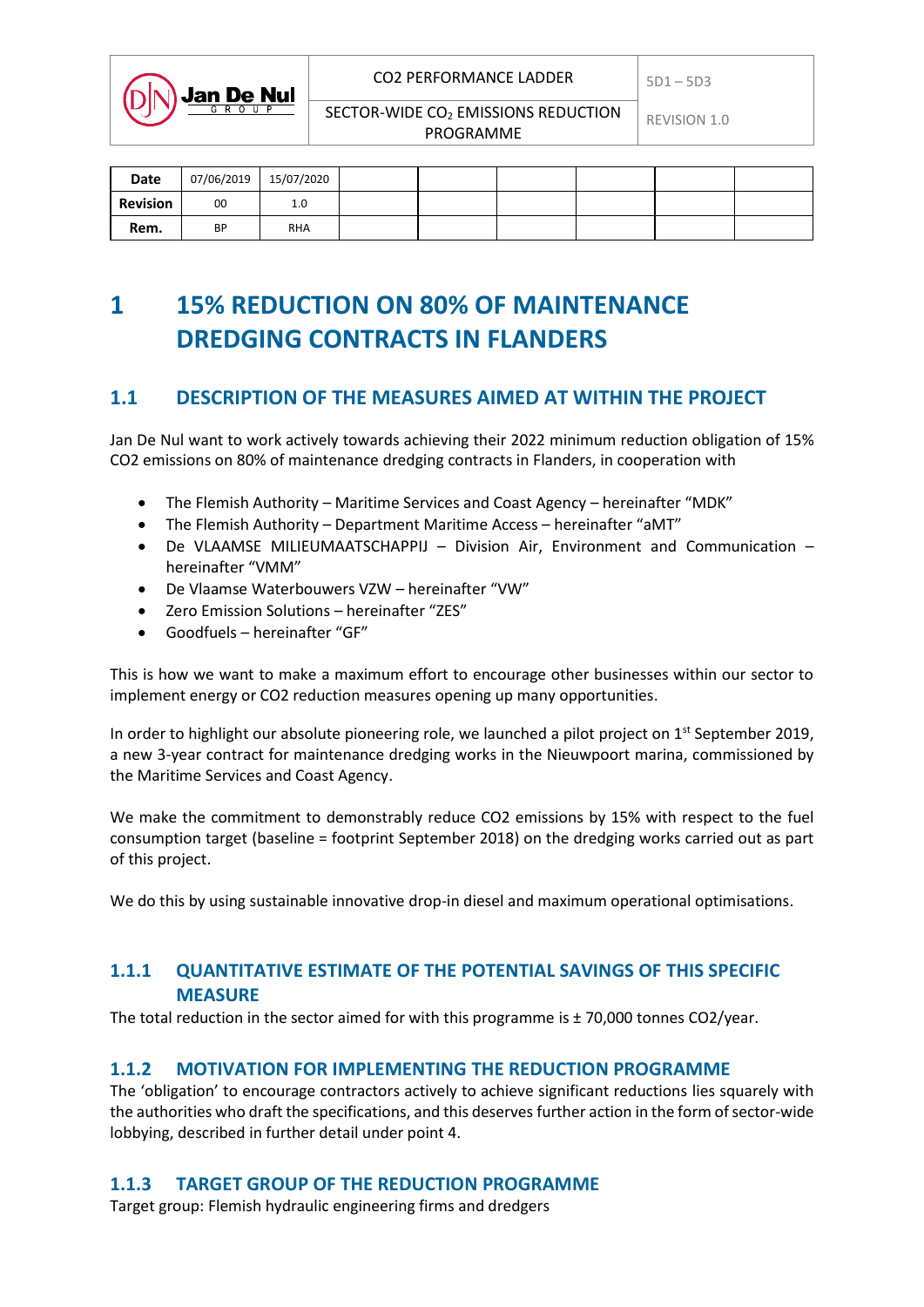

Action plan:

- Francis Verhees Manager Dredging Works Benelux is a director of the sectoral organisation Vlaamse Waterbouwers vzw. He manages the fixed agenda item regarding active CO2 reduction in projects at meetings of the board of directors.
	- $\circ$  The target group is reached in 2 ways: directly by sharing ideas at meetings of the board of directors and indirectly through contacts of the sectoral organisation with authorities, which will result in concrete emission reduction obligations in specifications in the medium term.
- Bart Praet Division Manager Dredging Works Benelux consults once a year with VMM, who gives him an objective picture of CO2 emissions in Flanders.
- ZES are entrusted with the annual validation of reductions achieved by the Nieuwpoort project.
- Francis Verhees Manager Dredging Works Benelux and Bart Praet Division Manager Dredging Works Benelux – act in tandem lobbying the Flemish Authority; the Maritime Services and Coast Agency and the Division for Maritime Access together manage all major maintenance dredging contracts in Flanders.
	- $\circ$  They organise consultations with each other to bring about open dialogue. They use data provided by VMM and ZES as leverage to bring about action at government level.
	- o This makes it possible to reach the target group in the medium term through concrete reduction obligations embedded in specifications.

# **1.2 RESULT**

 26.09.2019: contracting of Tender 16EH/19/01 (Dossier 219.000) 'Framework Contract Beach Nourishment Flemish Coast' (MDK)

Here, 'ecological sustainability criteria' were introduced in the form of an Environmental Impact award criterion where 10/100 points could be earned.

- 6 points awarded if you aimed for Level 5 (certificate or for the project)
- 4 points for specific measures taken to reduce the environmental impact of emissions at sea and on land of the dredging and discharge spread to be used.
- 04.11.2019: quote aMT in press release 100% renewable fuel
- 19.01.2020: appeal for tenders and implementation of beach nourishment Wenduine (MDK-Dossier 219.000-B1)
- 25.02.2020: deployment of Sanderus (Ulev) for maintenance dredging works in Belgium (aMT)
- 15.05.2020: appeal for tenders and implementation of beach nourishment Bredene (MDK-Dossier 219.000-B2)
- 01.07.2020: appeal for tenders beach nourishment Raversijde (MDK-Dossier 219.000-B3)

### **1.3 TIME-FRAME**

Q2/2019 until 2022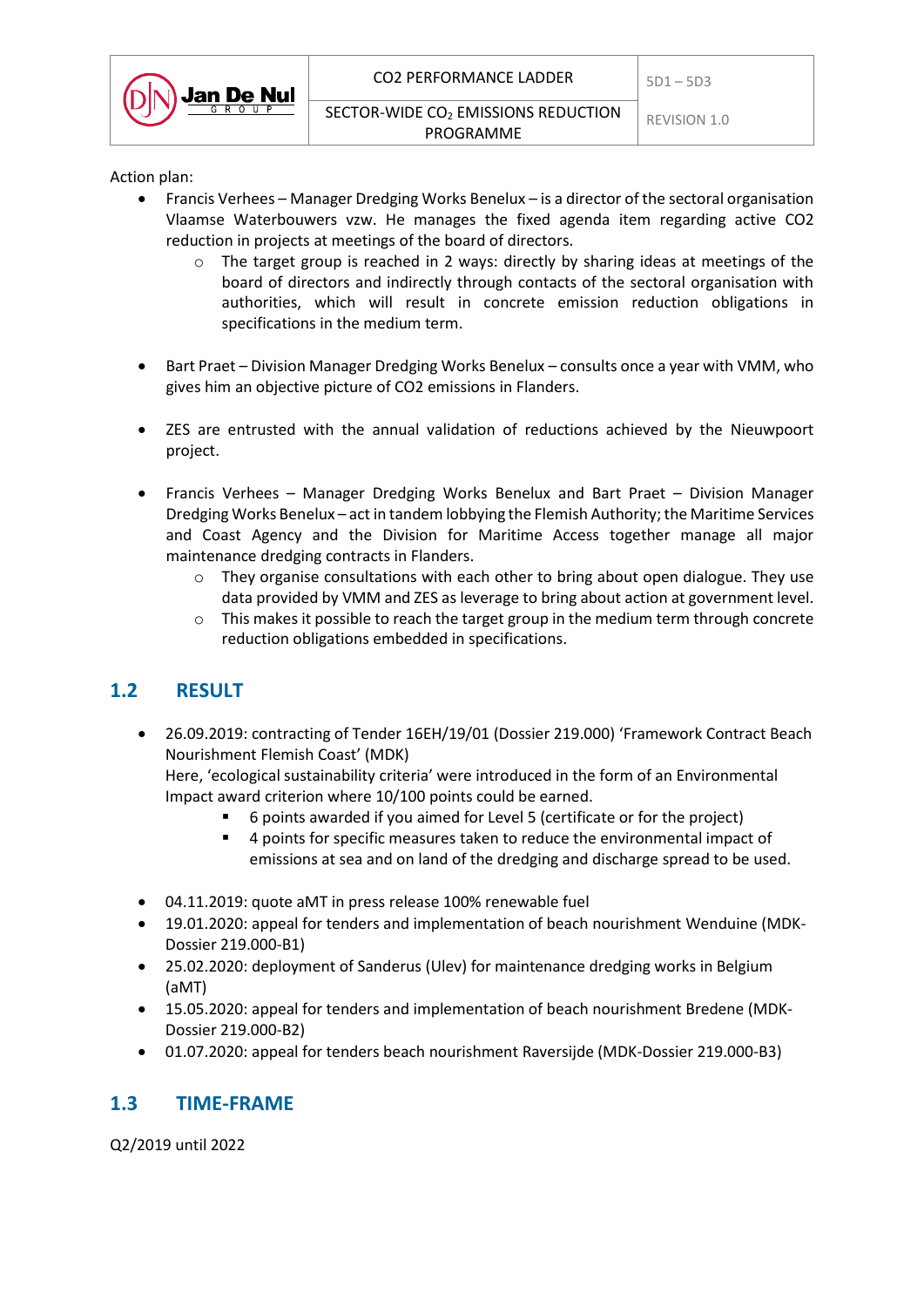| $\left(\bigcap\bigwedge\right)$ Jan De Nul | CO2 PERFORMANCE LADDER                                       | $5D1 - 5D3$  |
|--------------------------------------------|--------------------------------------------------------------|--------------|
|                                            | SECTOR-WIDE CO <sub>2</sub> EMISSIONS REDUCTION<br>PROGRAMME | REVISION 1.0 |

### **1.4 BUDGET**

- 5,000€/year (hourly rate).
- Extra fuel cost paid by the client in projects

### **1.5 EXPERTISE**

- Francis Verhees, Bart Praet: 20+ years experience in dredging works
- Michel Deruyck: 20+ years experience Technical Dept. Vessels and Fuel Cell JDN
- Hannelore Ruytjens and Stijn Arys: experience with Energy/CO2PL, QHSSE and certification

# **2 SUSTAINABILITY REGULAR MAINTENANCE OF THE DUTCH COASTLINE**

### **2.1 DESCRIPTION OF THE MEASURES AIMED AT WITHIN THE PROJECT**

The procurement programme Innovations in Coastline Care aims at maximum sustainability of the regular maintenance of the Dutch coastline in combination with unchanged cost-effectiveness by 2024.

Within the programme, innovation is not the objective, but the means to achieve the general climate ambitions of the Netherlands in regular coastline maintenance too.

The programme is implemented by Jan De Nul in cooperation with:

- Rijkswaterstaat Programmes, Projects and Maintenance
- LBP Sight for verification of and assistance with the quantification of sustainability
- Supplier and/or technical contractor of equipment modifications needed to achieve sustainability

### **2.1.1 QUANTITATIVE ESTIMATE OF THE POTENTIAL SAVINGS OF THIS SPECIFIC MEASURE**

The total reduction in the sector aimed for with this programme is  $\pm$  80-90% of emissions caused by regular maintenance activities of the Dutch coastline.

### **2.1.2 MOTIVATION FOR IMPLEMENTING THE REDUCTION PROGRAMME**

Dredging companies are actively encouraged to take part in this programme: on the one hand by selecting a winner who can carry out the beach nourishment works with the winning innovation as from 2024; on the other by getting the opportunity to develop an innovation in cooperation with the contracting authority.

### **2.1.3 TARGET GROUP OF THE REDUCTION PROGRAMME**

Target group: Flemish and Dutch hydraulic engineering firms and dredgers.